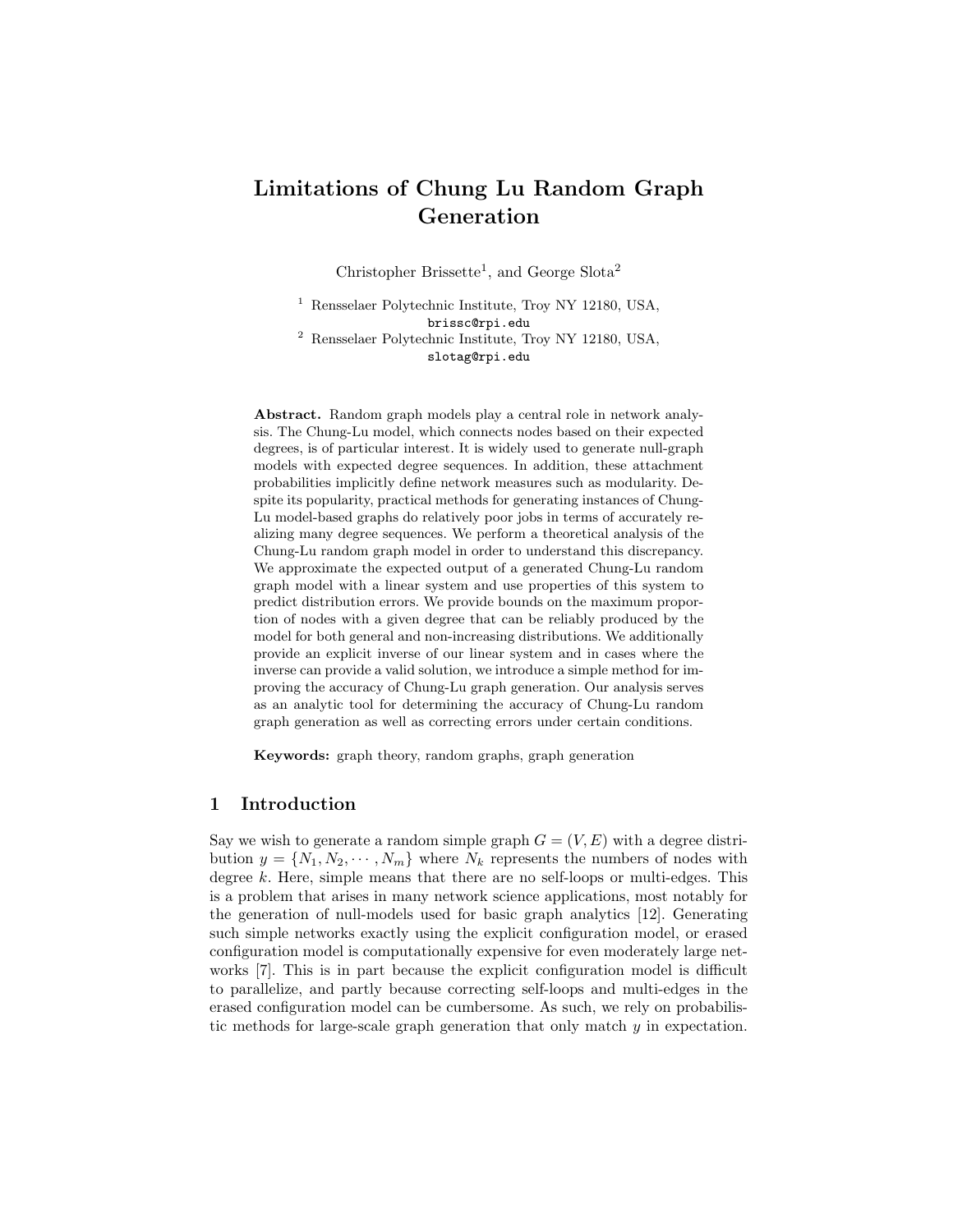#### 2 C. Brissette, G. Slota

The Chung-Lu random graph model [4] is one such widely-used probabilistic model. This model pre-assigns to each node  $v_i \in V(G)$  a weight  $w_i$  corresponding the the degree we wish for the node to have. It then connects all nodes  $v_i, v_j$  pairwise with the probability  $p_{ij} = \frac{w_i w_j}{\sum w_k}$ . It is known that the degree of each node in the output graph will match its pre-assigned weight in expectation. There are a number of ways that generating such graphs can be done computationally. Some methods generate loops and multi-graphs, while others generate simple graphs. We focus on what is sometimes called the Bernoulli Method for generating Chung-Lu graphs [16], as it is amenable to the edge-skipping technique [11] that allows linear work complexity and near-constant parallel time for scalable implementations [1, 14, 8]. In this method, we implicitly consider all possible pairs of edges between unique nodes and generate edge  $(v_i, v_j)$  with  $i \neq j$  according to the probability  $p_{ij}$ . This generates a simple-graph with degree sequence  $\tilde{y}$  where  $\mathbb{E}[\tilde{y}] = y$ . While we focus our analysis on this specific variation, as it is the one most likely to be used in practice, other methods that generate multi-edges and/or loops have many of the same issues that we discuss in this paper.

The Chung-Lu model, though popular and theoretically sound under the tame condition that  $w_i w_j < \sum_{k=1}^m w_k$  for all  $v_i, v_j \in V$ , can produce degree distributions drastically different from the desired expectation in practical settings. This has been widely noted and addressed in the literature [16, 3, 8, 2, 9, 13, 5]. To theoretically motivate why this is the case, consider generating a graph that has many nodes of degree two. While Chung-Lu guarantees that the expected degree of each of these nodes will be two, it makes no other guarantees regarding the probability mass function of these degrees. Indeed in practice, nodes with expected degree two often have degree  $0, 1, 3$ , and beyond. This is particularly challenging when Chung-Lu generation is utilized as a subroutine for more complex graph generation, such as when generating graphs that also match a clustering coefficient distribution (e.g., the BTER model) [10] or a community size distribution for community detection benchmarking [15, 14]. In these and other instances, minimizing error in the degree distribution is critical, as this error can propagate through the rest of the generation stages. In Figure 1 we see an example of the observed error when generating some graphs. As can be seen, the output of Chung-Lu in both cases underestimates the number of degree one nodes, and accrues additional error from other low degree families as well. This suggests that instead of strictly caring about the expected degree of each node in Chung-Lu generation, as is generally done, we should additionally consider deeper statistical properties of the model in application.

To better understand the output of Chung-Lu, consider grouping all nodes by expected degree. That is, take degree families  $d_k = \{v_i \in V : w_i = k\}$  and consider connections between them. From the point of view of a single node  $v_j \in V$  with expected degree  $w_j$  the number of connections it has to each degree family  $d_k$  is binomially distributed with mean  $\frac{kw_j}{\sum w_i}$  $\frac{v_j}{w_i}|d_k|$ . Therefore the degree distribution of the nodes in  $d_{w_j}$  is the sum of m independent binomial random processes where  $m$  is the maximum expected degree of the graph. This allows us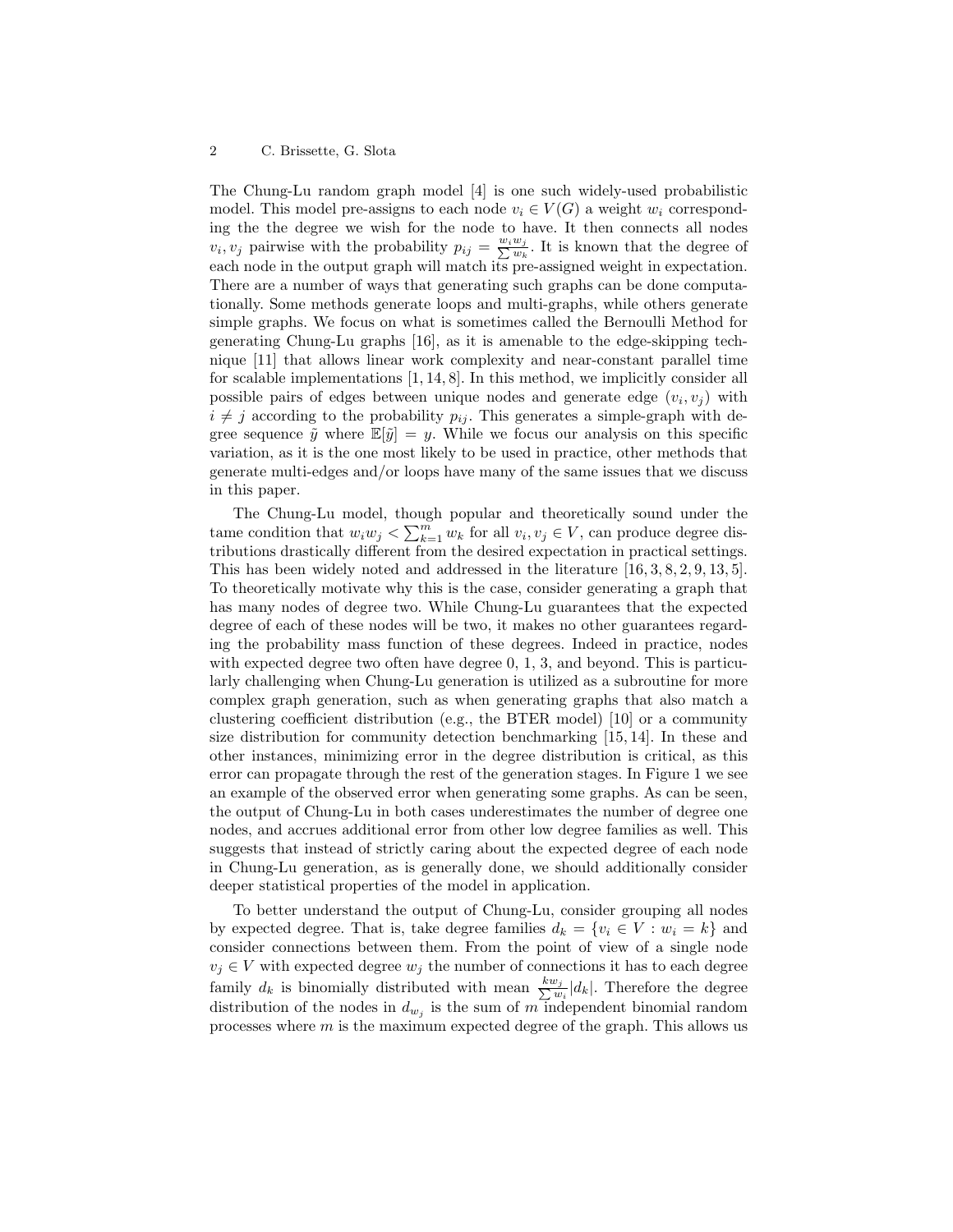

Fig. 1. Distribution error of Chung-Lu. We consider the degree classes between one and nine for two different power law distributions. On the left is a power-law distribution with exponent  $\beta = 1.0$  and on the right is a power-law distribution with exponent  $\beta = 2.0$ . In the top two plots, crosses represent the input distribution and x's represent the average distribution for 20 instances of Chung-Lu graphs given the power law distribution distribution as input. We can see that the Chung-Lu generated graphs drastically under-represent degree one nodes. This is a phenomenon that commonly occurs in application and can greatly affect generation accuracy.

to go beyond simply guaranteeing the mean of each degree family, and instead predict the probability mass function for the degrees of each of these families, and by extension predict degree distribution errors.

Since the degree distribution of each degree family  $d_k$  in our graph is binomially distributed, we may apply a further approximation. Because the limiting case of the binomial distribution is the Poisson distribution, we approximate the number of connections between nodes in a given degree family with all other nodes as a sum of Poisson distributions, which is again Poisson. We note that often times a desired degree distribution will be such that certain degree classes will not have the number of nodes required for this approximation to have guaranteed accuracy. In fact, power-law degree distributions will in general have degree families  $d_k$  where  $k \approx m$  such that  $|d_k| \approx 1$ . However, we also note that this additionally means the node-wise error contributed by those families is relatively small, so we are willing to sacrifice some accuracy in lieu of a cleaner description.

Say that  $X_{ij}$  is the Poisson distribution representing the degree of each node in  $d_i$  if  $d_i$  only connected to nodes in  $d_j$ . Additionally, take the mean of this Poisson distribution to be  $\gamma_{ij}$ . Because the means of independent Poisson distributions are additive, we have the following linear system, describing the means of each distribution.

$$
\begin{bmatrix}\n\gamma_{11} & \gamma_{12} & \cdots & \gamma_{1m} \\
\gamma_{21} & \gamma_{22} & \cdots & \gamma_{2m} \\
\vdots & \vdots & \ddots & \vdots \\
\gamma_{m1} & \gamma_{m2} & \cdots & \gamma_{mm}\n\end{bmatrix}\n\begin{bmatrix}\n1 \\
1 \\
\vdots \\
1\n\end{bmatrix}\n=\n\begin{bmatrix}\n\mu_1 \\
\mu_2 \\
\vdots \\
\mu_m\n\end{bmatrix}
$$
\n(1)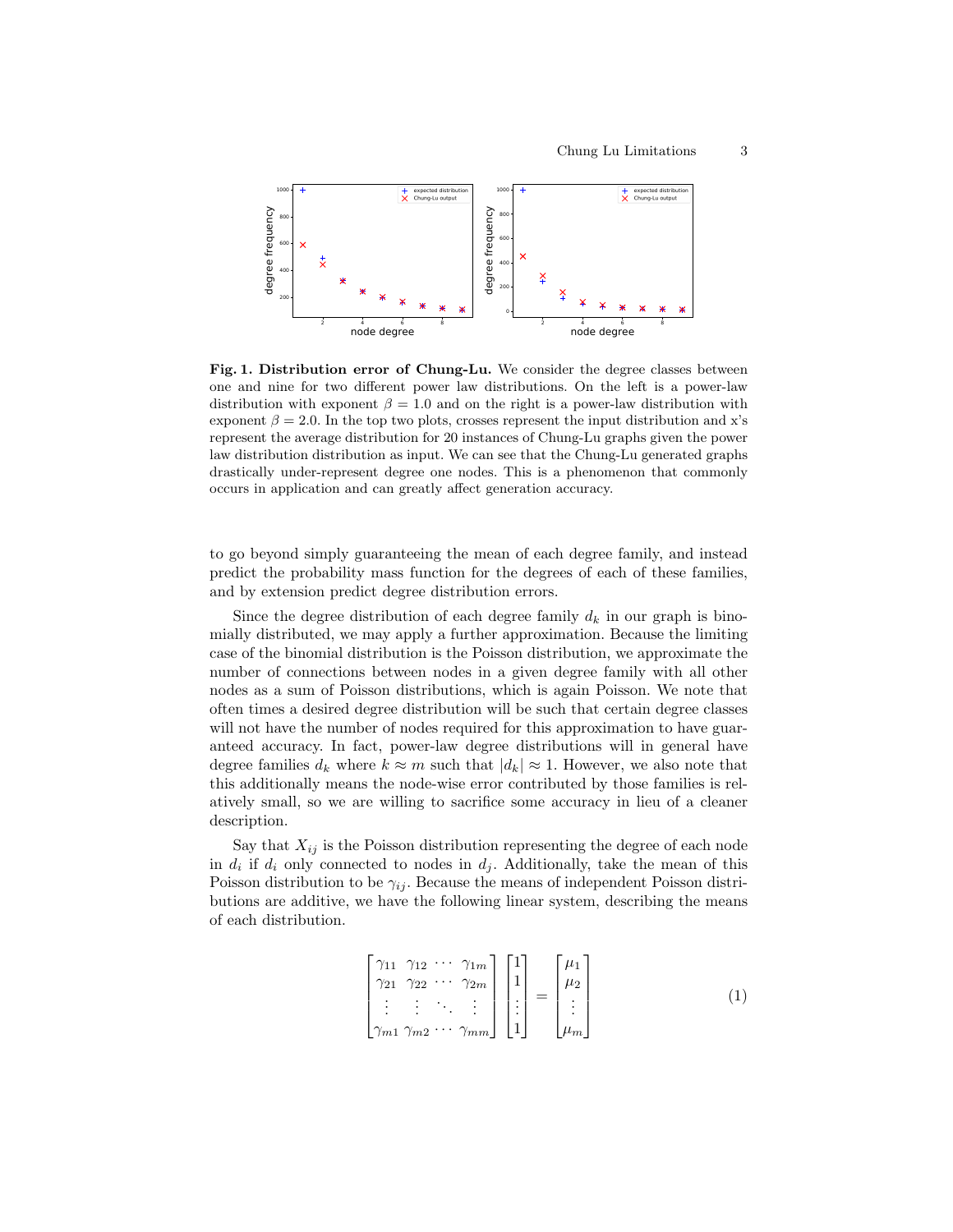#### 4 C. Brissette, G. Slota

This matrix provides additional rationale for our Poisson approximation. Since we assumed the distributions were Poisson we may now add means of Poisson distributions directly as opposed to computing with more complex independent binomial distributions. In the case of the Chung-Lu model, each  $\gamma_{ij} = \frac{w_i w_j}{\sum w_k}$ . This, perhaps as expected, gives the right hand means of  $\mu_k = k$ . This means that the degrees within each degree family  $d_k$  should be approximately Poisson distributed about  $k$ . Before moving on we note that a similar analysis can be done for any connection probabilities. While we are focusing on Chung-Lu probabilities, this model also describes the output degree sequence for any set of chosen  $p_{ij}$  between degree families, albeit with potential changes to the means  $\mu_i$ .

Given the description offered by Equation 1 we now have the tools to estimate the output of Chung-Lu through a simple linear system. Consider an input degree distribution  $y = [N_1, N_2, \cdots, N_m]^T$  as a vector in  $\mathbb{R}^m$  with the number of nodes being,  $N = \sum_{i=1}^{m} N_i$ . Additionally take  $poiss(k)$  to be the probability density function of the Poisson distribution with mean  $k$ . We can calculate the expected output  $\tilde{y}$  of this as follows.

$$
\mathbf{Q}y = \begin{bmatrix} | & | & | \\ \text{poiss}(1) & \text{poiss}(2) & \cdots & \text{poiss}(m) \\ | & | & | & | \end{bmatrix} \begin{bmatrix} N_1 \\ N_2 \\ \vdots \\ N_m \end{bmatrix} = \tilde{y} \tag{2}
$$

This construction works in the following way. Each column of our matrix represents the probability mass function of degrees within each degree family. Taking the inner product of a row  $r$  of this matrix with a vector of degree family sizes amounts to adding together the expected number of degree r nodes produced by each degree family under the Chung-Lu algorithm. So, by considering the action of the entire matrix, we are considering the action of Chung-Lu as a whole. Note here we are assuming  $poiss(k)$  is the full, discrete version of the Poisson distribution with mean k. This implies that the system in Equation 2 maps  $\mathbb{R}^m$  to an infinite dimensional space. This is not computationally useful. We therefore truncate the Poisson matrix **Q** to be square in  $\mathbb{R}^{m \times m}$  by removing the first row corresponding to degree zero nodes, as well as everything below the  $m<sup>th</sup>$  row. We will denote this matrix by **P**. Our justification for this truncation is two-fold. One, we are inputting a degree distribution in  $\mathbb{R}^m$ , and we mainly only care about error with regards to those output degrees between one and  $m$ . Two, making the matrix square allows for us to invert the matrix which will be useful for generating Chung-Lu graphs with more accurate degree sequences. Note that truncating  $Q$  to some dimension m amounts to ignoring nodes with degree zero as well as nodes with degree higher than  $m$ . If we wish to obtain error information for higher degrees as well we can easily append zeros to the end of our input distribution and consider  $\mathbf{P} \in \mathbb{R}^{n \times n}$  where  $n > m$  and m is the maximum degree of our desired distribution. Then, for large enough  $n$ , our error is only ignoring nodes of degree zero. In a practical setting, these nodes would possibly be thrown out and ignored, anyways. The rest of this paper discusses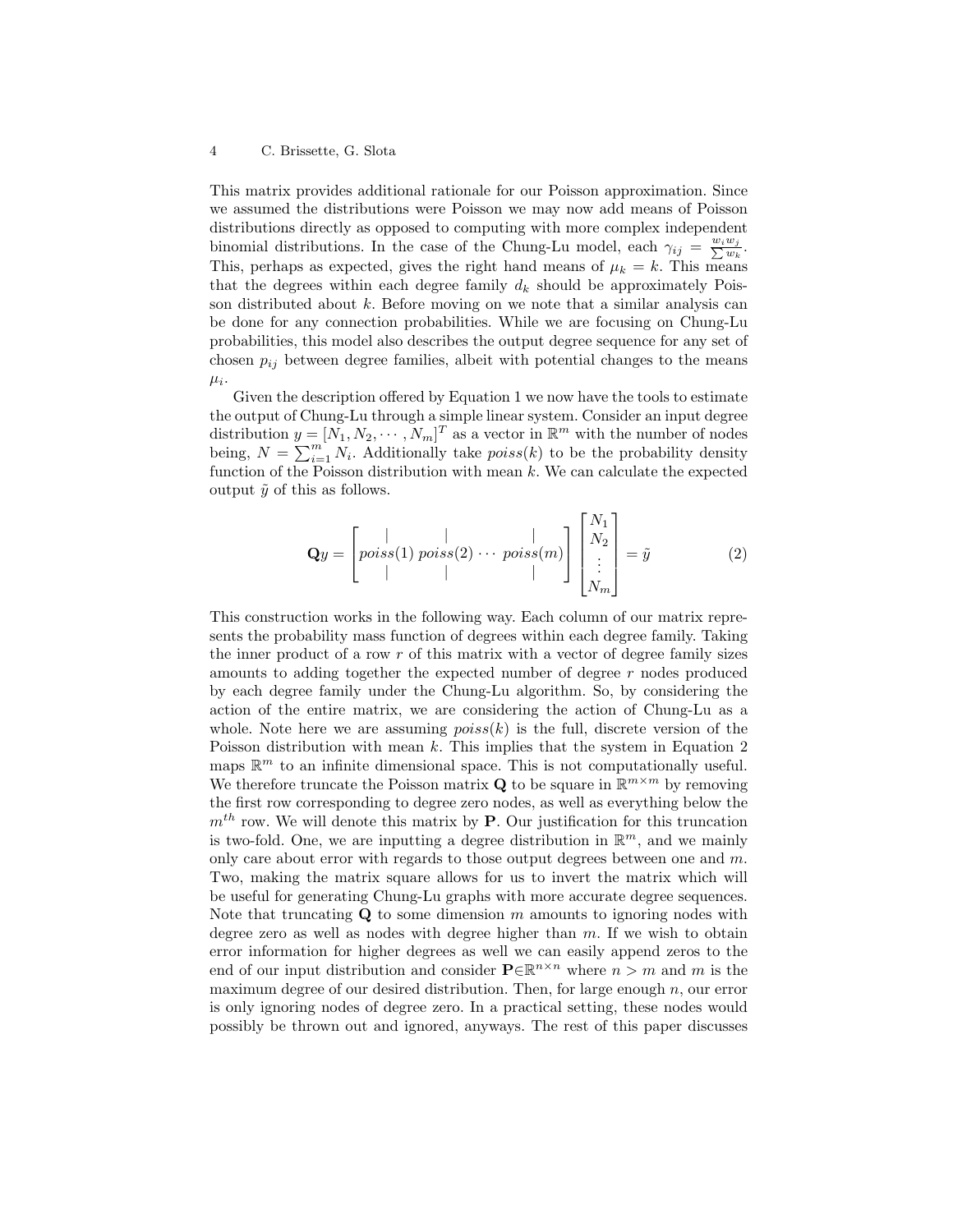properties of P, the limitations these properties suggest, and how the matrix can be used to improve the accuracy of Chung-Lu outputs in some cases.

## 1.1 Our Contributions

As noted, while Chung-Lu graph generation is a useful tool for many theoretical purposes and is used widely in fields such as social network analysis, it often does a poor job of approximating distributions at the ends. The specific issue considered in this paper is that Chung-Lu generated networks will often underrepresent low degree nodes. In Figure 1, we can clearly see that actual Chung-Lu realizations may easily contain less than 60 percent of the desired number of degree one nodes. This can lead to a great deal of inaccuracy for distributions with particularly large numbers of low degree nodes, such as power-law distributions. In practice, this generally means that generated graphs will have many vertices of degree zero, so one way of resolving this issue is to connect these nodes to the graph in order to inflate the number of degree one nodes. Depending on the degree distribution, this can easily skew other degree classes without careful choice of where these nodes are connected. This may also require considerable computation. For this reason, it is far simpler for applications to throw away degree zero nodes. Other proposed methods might artificially inflate the input distribution in terms of degree one nodes so the output better matches the desired input [10], but this also presents similar challenges.

For this reason, we suggest the matrix model referenced in the introduction. The standard input distribution for Chung-Lu is simply the desired output distribution y. We suggest a "shifted" Chung-Lu algorithm where, given a matrix model P for the output of the Chung-Lu algorithm, we take our desired output distribution y and solve for  $x = \mathbf{P}^{-1}y$ . Then the input to a Chung-Lu graph generator is  $x$  as opposed to the desired output. This is particularly compelling since the matrix  $\mathbf{P}^{-1}$  only depends on the maximum degree of our desired output distribution and once computed allows for drastic accuracy improvement at negligible algorithmic cost. While useful in certain special cases, we find that such an algorithm is not possible in general. We prove several the matrix  $P$  is invertable and show that many distributions do not have non-negative inverses. We investigate these cases and classify some instances in which an inverse distribution is guaranteed to have negative entries. Most interestingly, we provide tight bounds on the expected maximum number of nodes that may belong in each degree family for both non-increasing as well as general distributions. These bounds suggest that there exists a vast number of graphs that Chung-Lu generation is ill-equipped to generate.

# 2 Properties of the matrix model

From the introduction, we use the assumption that the degree distribution of each family is approximately Poisson distributed to form a matrix that will transform input distributions into approximate output distributions from the Chung-Lu model. Assume that our input distribution has degrees in  $\mathbb{N}_m = \{1, \dots, m\}$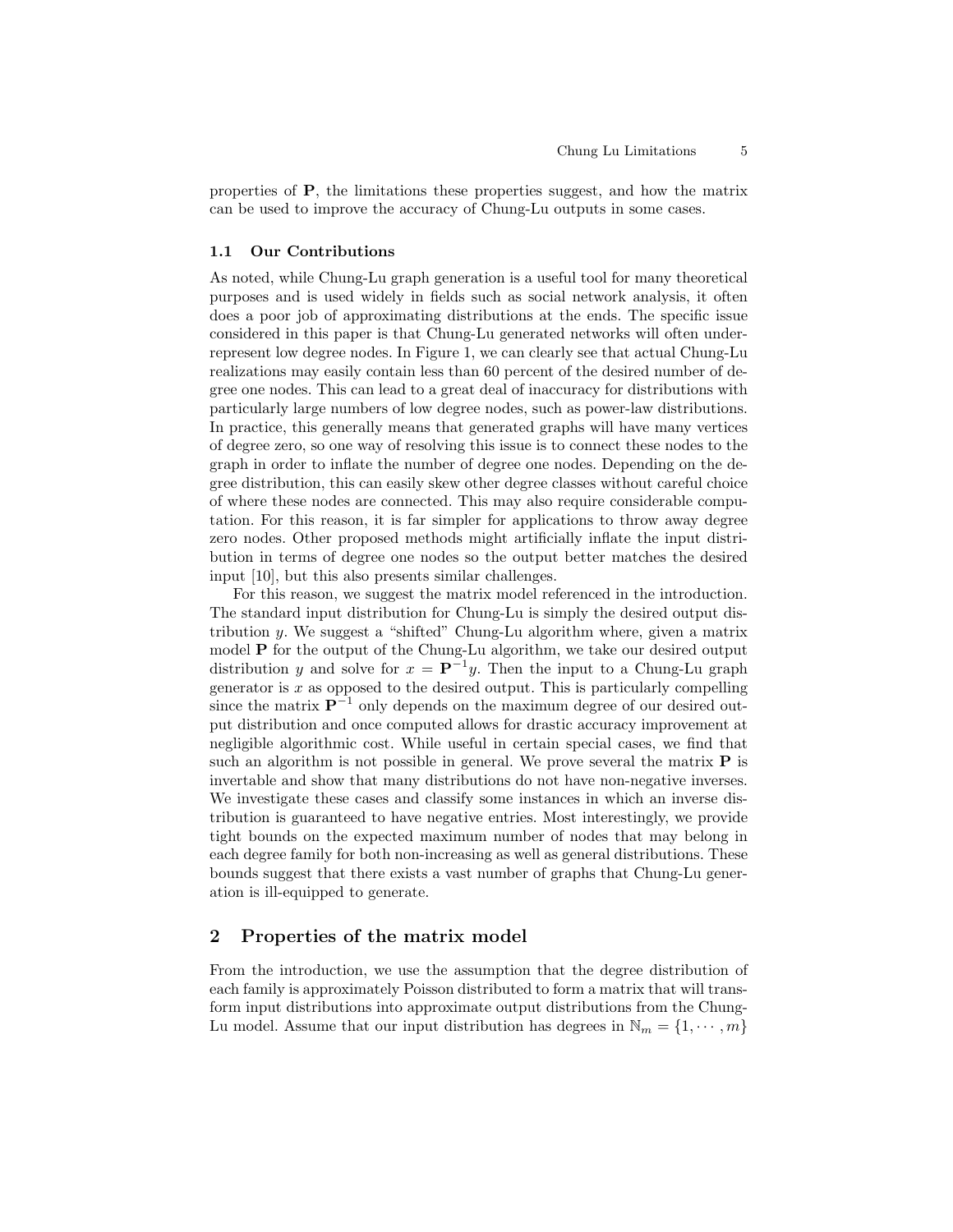and is represented by  $x = [N_1, N_2, \cdots, N_m]^T$  where  $N_k$  represents the number of nodes with expected degree k and  $N = \sum_{k=1}^{m} N_k$ . We can represent our matrix P in terms of the following factorization.

$$
\mathbf{P} = \begin{bmatrix} 1 & 0 & \cdots & 0 \\ 0 & \frac{1}{2!} & \cdots & 0 \\ \vdots & \vdots & \ddots & \vdots \\ 0 & 0 & \cdots & \frac{1}{m!} \end{bmatrix} \begin{bmatrix} 1 & 1 & \cdots & 1 \\ 1 & 2 & \cdots & m \\ \vdots & \vdots & \ddots & \vdots \\ 1 & 2^{m-1} & \cdots & m^{m-1} \end{bmatrix} \begin{bmatrix} e^{-1} & 0 & \cdots & 0 \\ 0 & 2e^{-2} & \cdots & 0 \\ \vdots & \vdots & \ddots & \vdots \\ 0 & 0 & \cdots & m e^{-m} \end{bmatrix}
$$
(3)  
= **AVB**

When this factorization is multiplied out, we obtain exactly the **P** matrix discussed in the introduction. Note that realizing a Chung-Lu graph model amounts to computing  $\mathbf{P}x$  for some pre-defined x. We instead look at the inverse problem of determining  $x \in \mathbb{R}^{+m}$  given  $\mathbf{P} \in \mathbb{R}^{m \times m}$  and desired output  $y \in \mathbb{R}^{+m}$ . Here  $\mathbb{R}^{+m}$ is the element-wise positive region of  $\mathbb{R}^m$ . This amounts to solving the linear system  $\mathbf{P}x = y$ . One may be tempted to simply invert this matrix using any number of computational methods, and this is reasonable for small  $m$ . However, given the factorization in Equation 3, we have that  $P = AVB$  with V a Vandermonde matrix. Due to the extremely poor conditioning of both A and V, using a computational method for inverting P is not advised. Fortunately A and B are diagonal, meaning they are easy to invert, so finding the inverse of  $P$  only requires finding an inverse to  $V$ . Again, we do not want to compute this using standard computational methods, since Vandermonde matrices are the textbook examples of nearly uninvertible matrices. Fortunately, our Vandermonde matrix is such that it has a special structure yielding a somewhat simple closed-form inverse given in [6]. It relates each entry in the matrix to associated binomial coefficients and Stirling numbers of the first kind. Explicitly, each entry is expressed as follows.

$$
\mathbf{V}_{ij}^{-1} = (-1)^{i+j} \sum_{k=max(i,j)}^{n} \frac{1}{(k-1)!} {k-1 \choose i-1} {k \choose j} \tag{4}
$$

For distributions with entry-wise positive inverses we can now compute the input of Chung-Lu that will best approximate the desired output according to  $\mathbf{P}^{-1}y =$ x. The actual implementation of this would look like the pseudocode given in Algorithm 1 where  $|\cdot|$  represents element-wise rounding down to the nearest integer.

## 2.1 Not all solutions are positive

We now concern ourselves with cases where Algorithm 1 will fail. These cases will occur exactly when  $\mathbf{P}^{-1}y$  has negative entries. To understand why this is the case, consider that  $\mathbf{P}^{-1}y$  represents a degree distribution. Negative entries in this vector therefore represent a meaningless value as an input to the Chung-Lu algorithm. Matrix P has only positive real entries. This implies that for any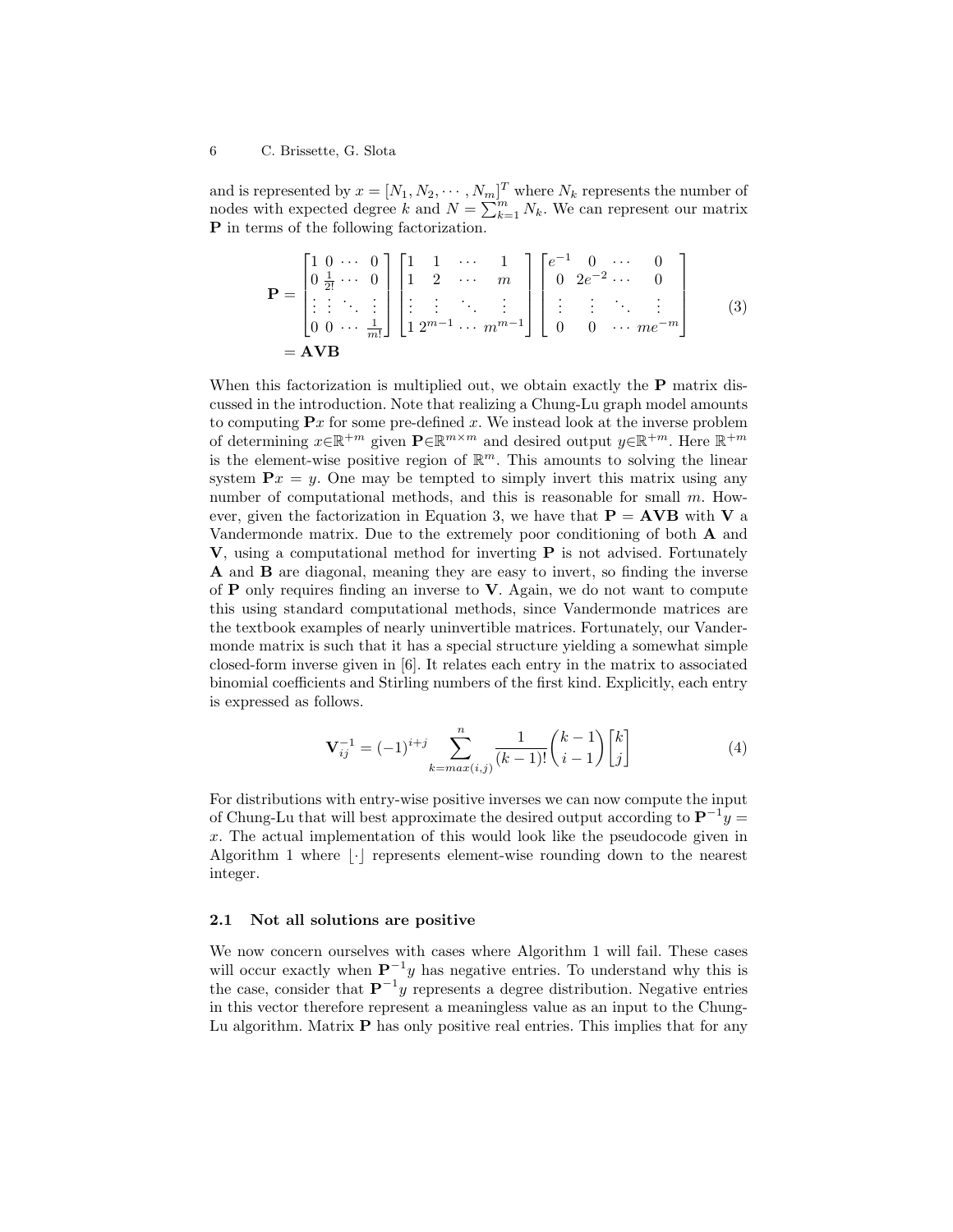Algorithm 1 ShiftedChungLu  $(y,d_{max})$ 

1: S  $\leftarrow$  ComputeStirlingMatrix( $d_{max}$ ) 2:  $A^{-1} \leftarrow$  ComputeDiagInverse(A) 3:  $B^{-1} \leftarrow$  ComputeDiagInverse(B) 4:  $V^{-1}$  ← ComputeVandermondeInverse(S, $d_{max}$ ) 5:  $\tilde{x} \leftarrow [B^{-1}V^{-1}A^{-1}y]$ 6:  $G \leftarrow$  GenerateChungLu $(\tilde{x})$ 7: return G

element-wise positive vector  $x$ ,  $\mathbf{P}x$  is also positive. While this implies that any positive input will yield an approximately valid result, it does not exclude the possibility of vectors with negative entries also mapping into the positive region of  $\mathbb{R}^m$  under the action of **P**. This means that we may not be able to use the output of  $\mathbf{P}^{-1}y = x$  as the input of  $\mathbf{P}x$  since x has the possibility of containing negative elements. In Figure 2, we can see what the action of  $P$  looks like on a sample of random vectors for  $\mathbf{P} \in \mathbb{R}^4$ . Notice how, as expected, it "squishes" the positive region into a small sliver.



Fig. 2. Action of P on the positive hypercube. Here we can see plots of projections of random vectors under the action of P as a heat map. The sample consists of 100,000 random vectors with random integer entries selected to be within  $\{0, \dots, 100\}$  under the action of  $P \in \mathbb{R}^{4 \times 4}$ . The output vectors are then projected onto each canonical unit vector  $e_j \in \mathbb{R}^4$  and plotted pairwise. These vectors are referred to as Xi in the axis labels. Intuitively this shows all feasible output from a Poisson random graph model with node degrees limited to those in  $\{1, 2, 3, 4\}$ . We can see that all positive vectors remain inside the positive region as expected, and we also see how sharply limiting this is for finding positive solutions of  $\mathbf{P}^{-1}y$  for y positive.

Given a number of nodes  $N$  we look to bound how many nodes of each degree are feasible. That is, if we have some degree distribution  $x$  with L1-norm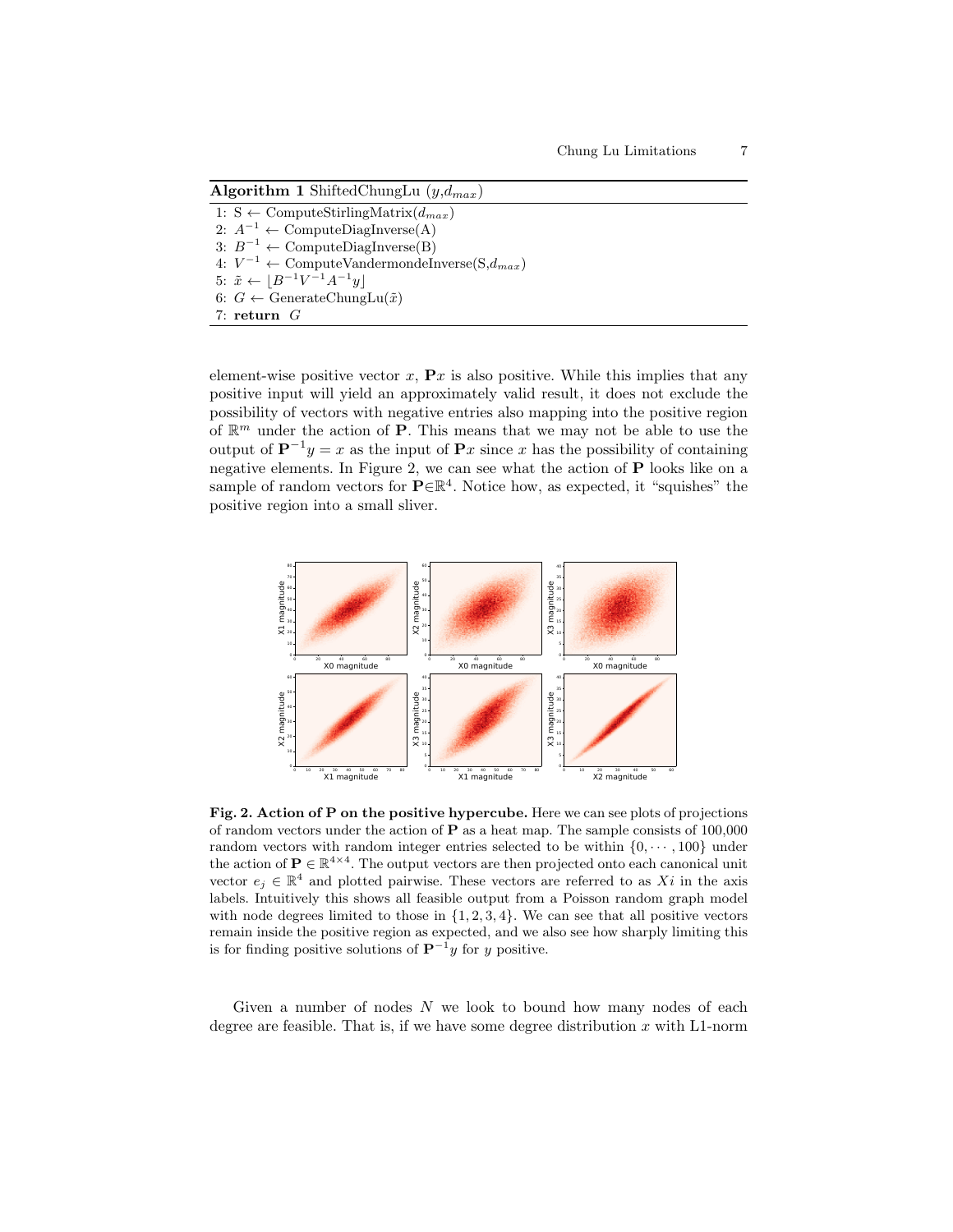$||x||_1 = N$  we wish to find lower and upper bounds,  $l_i$  and  $u_i$  respectively on  $|(\mathbf{P}x)_i|$  such that  $l_i \leq |(\mathbf{P}x)_i| \leq u_i$ . We want to do this for every degree family. Take the projector  $\rho_i = e_i^T e_i$  where  $e_i$  is the  $i^{th}$  canonical unit vector in  $\mathbb{R}^m$ . Then we know  $|(\mathbf{P}x)_i| = ||\rho_i \mathbf{P}x||_1$ . This directly implies from the structure of **P** that we have,

$$
N\min_{k} |\mathbf{P}_{ik}| \le ||\rho_i \mathbf{P}_x||_1 \le N\mathbf{P}_{ii} \forall x \in \mathbb{R}^m : ||x||_1 = N
$$
\n(5)

Under the necessary, but reasonable, assumption that  $N > m$ , Equation 5 gives us a tight upper bound on the number of nodes we can reliably generate of a given degree based on only the number of nodes in our distribution. This bound is realized precisely when all of the nodes in our distribution have input degree  $\frac{N}{i}$ . We may be interested in what outputs a more narrow space of input distributions can reliably generate. Consider bounding the number of nodes with given degrees in a special case. Namely we pick degree family sizes such that the following is true.

$$
N_1 \ge N_2 \ge \cdots \ge N_m \tag{6}
$$

That is, the size of the families are non-increasing with respect to input degree. This classifies a wide variety of networks ranging from those with identical family sizes, to power-law distributions. We wish to upper bound the number of nodes we can generate in a given degree family  $j$  with a distribution following the Property 6. This problem can be expressed in terms of finding coefficients satisfying Equation 7. Here we may take coefficients  $||a||_1 = 1$  and then generalize by taking  $x = Na = [N_1, N_2, \dots, N_m]^T$ .

$$
\max_{a} \sum_{k=1}^{m} k^j \frac{e^{-k}}{j!} a_k \tag{7}
$$

We can see the maximum occurs when  $a_j$  has a maximal population. This means that, perhaps as expected, the way to achieve the maximum number of nodes with degree  $j$  is to maximize the number of input nodes with degree  $j$ . Since our function is nonincreasing this means this maximum occurs when  $a_1 = a_2$  $\cdots = a_j$  and  $a_{j+1} = a_{j+2} = \cdots = a_m = 0$ . This directly implies that we will get the most nodes of degree j when the following is true for  $||a||_1 = 1$ .

$$
a_1 = a_2 = \dots = a_j = \frac{1}{j}
$$
 (8)

Therefore the maximum number of nodes we should expect in a given degree class can be approximated as follows.

$$
\frac{1}{j!j} \sum_{k=1}^{j} k^{j} e^{-k} \approx \frac{1}{j!j} \int_{1}^{j} x^{j} e^{-x} dx
$$
 (9)

$$
\approx \frac{1}{j!j}\gamma(j+1,j) \tag{10}
$$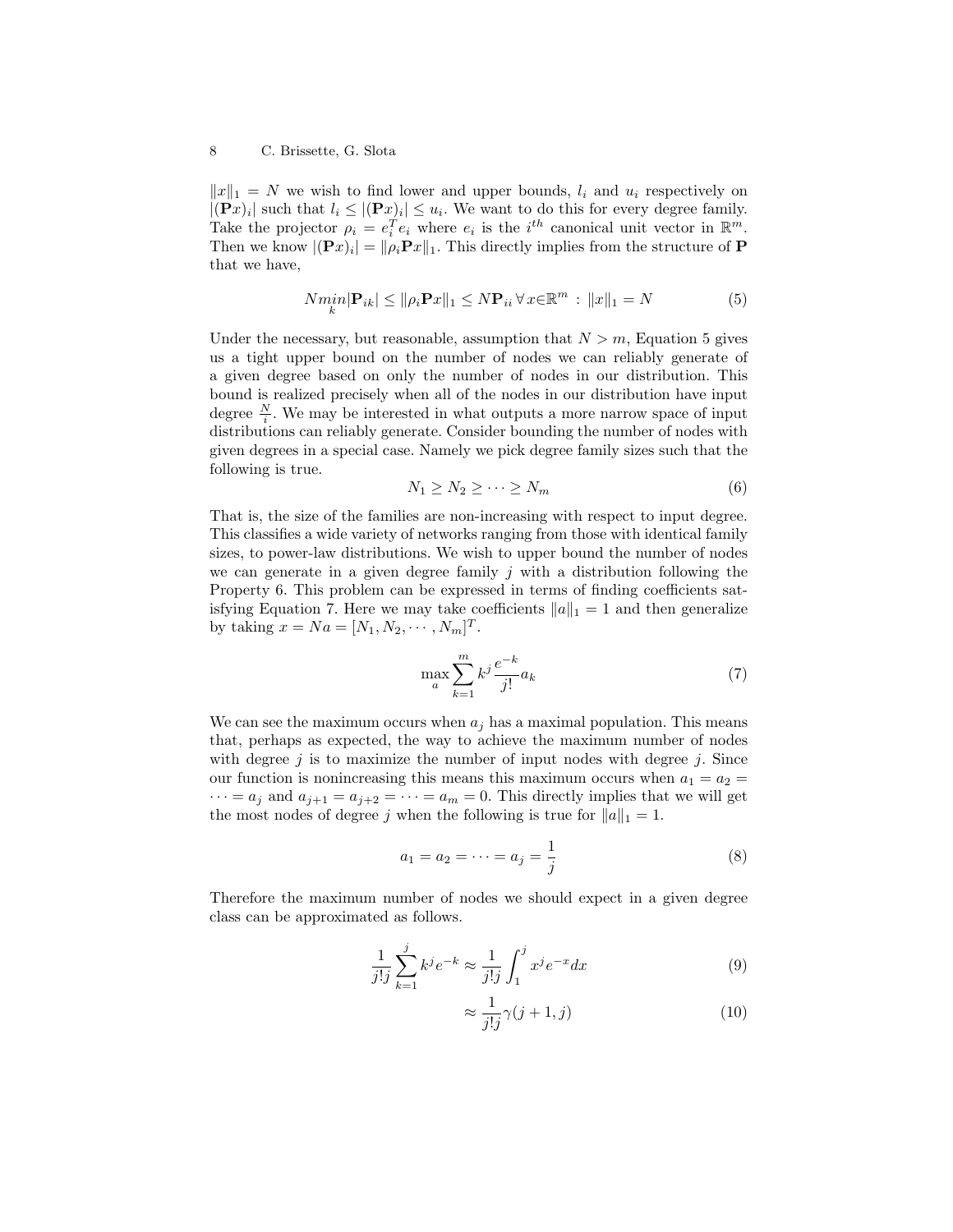Equation 9 gives us both the exact upper bound and continuous approximation. Equation 10 can be used as a quick approximation of this value in terms of the incomplete gamma function from 0 to  $j$ . This gives a far tighter bound than is provided by Equation 5 when we have a non-increasing degree distribution. It should be noted that one may improve upon the accuracy of these bounds for even more restrictive families of distributions by including a lower bound as well as a tighter upper bound on the size of each degree family.

We can glean useful information from these bounds. For instance, if one desires an output distribution where more than a tenth of the nodes have degree five, there are no non-increasing inputs for which we should expect that property in output. In terms of the inverse matrix  $\mathbf{P}^{-1}$ , inputting such a vector will yield negative family sizes in some indices. This is incredibly limiting since this is independent of node number.

## 3 Results

We wish to determine how well **P** models the output of the Chung-Lu algorithm for a given input distribution. In Figure 3 we compare the naïve output distribution to the outputs of both Chung-Lu generation and our model taking that distribution as input. For this simple example we find that our model predicts the output node degree frequency remarkably well.



Fig. 3. Model distribution versus Chung-Lu outputs. We consider the degree classes between one and nine for two different power law distributions. On the left is a power-law distribution with exponent  $\beta = 1.0$  and on the right is a power-law distribution with exponent  $\beta = 2.0$ . In the top two plots, black crosses represent the naïve input  $1000 \times k^{-\beta}$ , red circles represent the distribution our model estimates will be the output of Chung-Lu generation, and blue x's represent the average distribution for 20 instances of Chung-Lu graphs given the black crosses as input. We can see that the Chung-Lu generated graphs match our model output remarkably closely.

Additionally we aim to determine how much proportional L1 accuracy is gained by using the vector  $x = \mathbf{P}^{-1}y$  as opposed to y itself as an input to Chung-Lu. Specifically, we consider generating a set of graphs  $\{y_i\}$  using the Chung-Lu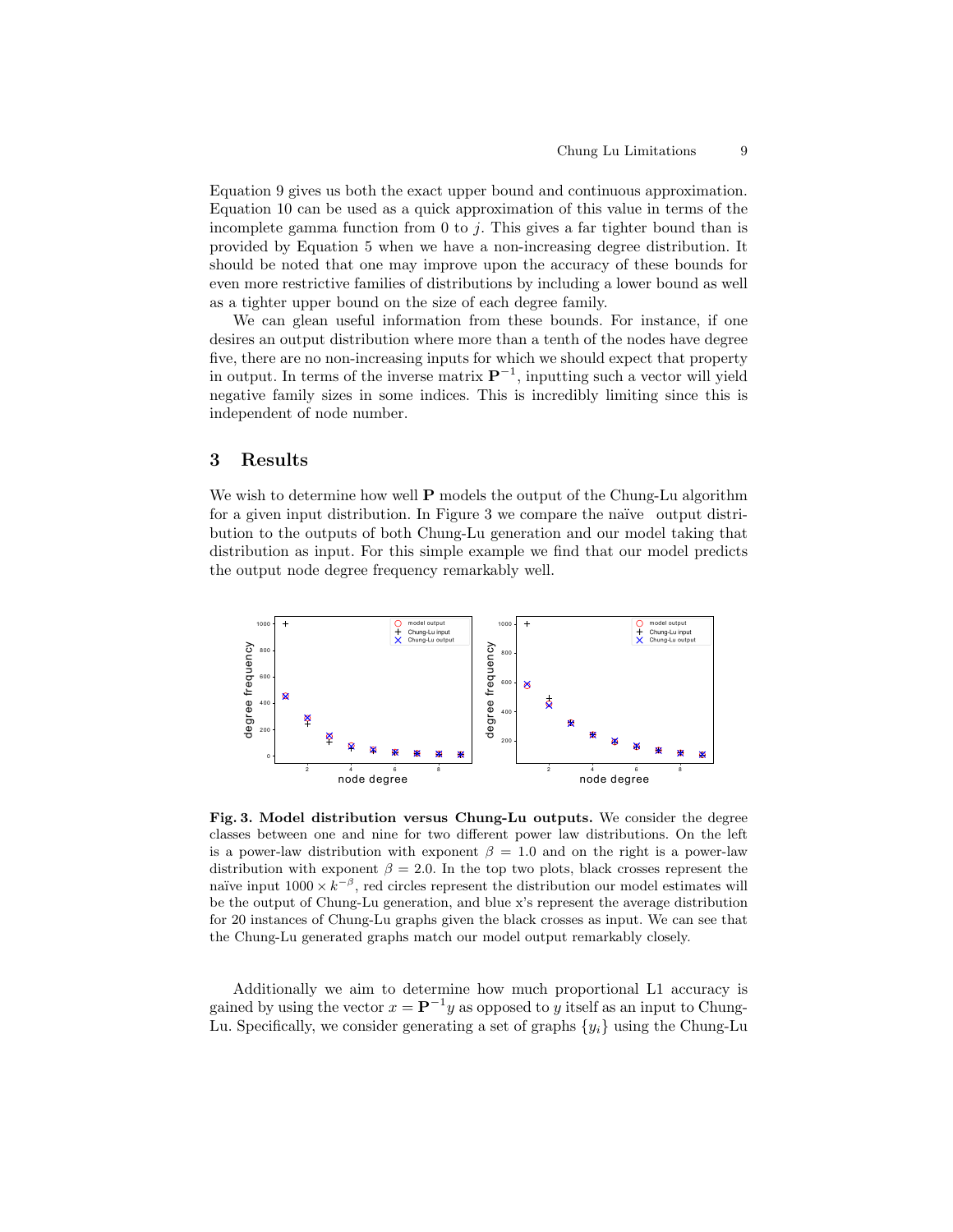#### 10 C. Brissette, G. Slota

algorithm with the naïve inputs  $\{y_i\}$ , and the shifted inputs  $\{x_i = \mathbf{P}^{-1}y_i\}$ . We plot the proportional L1 errors  $\frac{||y_i-\tilde{y}_i||_1}{||y_i||_1}$  and  $\frac{||y_i-\tilde{x}_i||_1}{||y_i||_1}$  in Figure 4 where  $\tilde{y}_i$  and  $\tilde{x}_i$  are the output distributions of Chung-Lu for the naïve input and shifted input respectively. we choose our set  $\{y_i\}$  such that these are guaranteed to be invertible distributions in the sense that  $x \in \mathbb{R}^{+m}$ . For this we use the variable precision toolbox in matlab with the digits of precision set to 100. The results of this can be seen in Figure 4. We find that our shifted input drastically decreases the proportional L1 error between the output of Chung-Lu and the desired output.



Fig. 4. Error of naïve Chung-Lu input versus shifted Chung-Lu input. We consider 100 input distributions  $y_i$  such that  $\mathbf{P}^{-1}y_i = x_i$  where the distribution  $x_i$  is the power-law distribution  $1000 \times k^{-\frac{6i}{100}}$  with k ranging between 1 and 40. For each of the 100 inputs, 30 graphs were generated and their degree distributions were averaged using the input  $y_i$  for Chung-Lu. The proportional L1 error between this output and the desired output  $y_i$  is shown as the solid blue line. Additionally 30 graphs were generated and their degree distributions were averaged using the input  $x_i$  for Chung-Lu. The proportional L1 error between this output and the desired output  $y_i$  is shown as the dashed red line. We can see that the "shifted" input we get using our model drastically reduces error for the sample.

## 4 Conclusion

We have provided a simple method for estimating the output of Chung-Lu random graph generators with far lower proportional L1 error than that given by the traditional assumption that output distributions will resemble input distributions. Our method utilized a Poisson estimate for the number of nodes of given degrees and we used this to define an invertible matrix  $P$  that models the expected output from Chung-Lu generators. This allowed us to "solve the problem in reverse" and take a desired output  $y$  and solve for the Chung-Lu input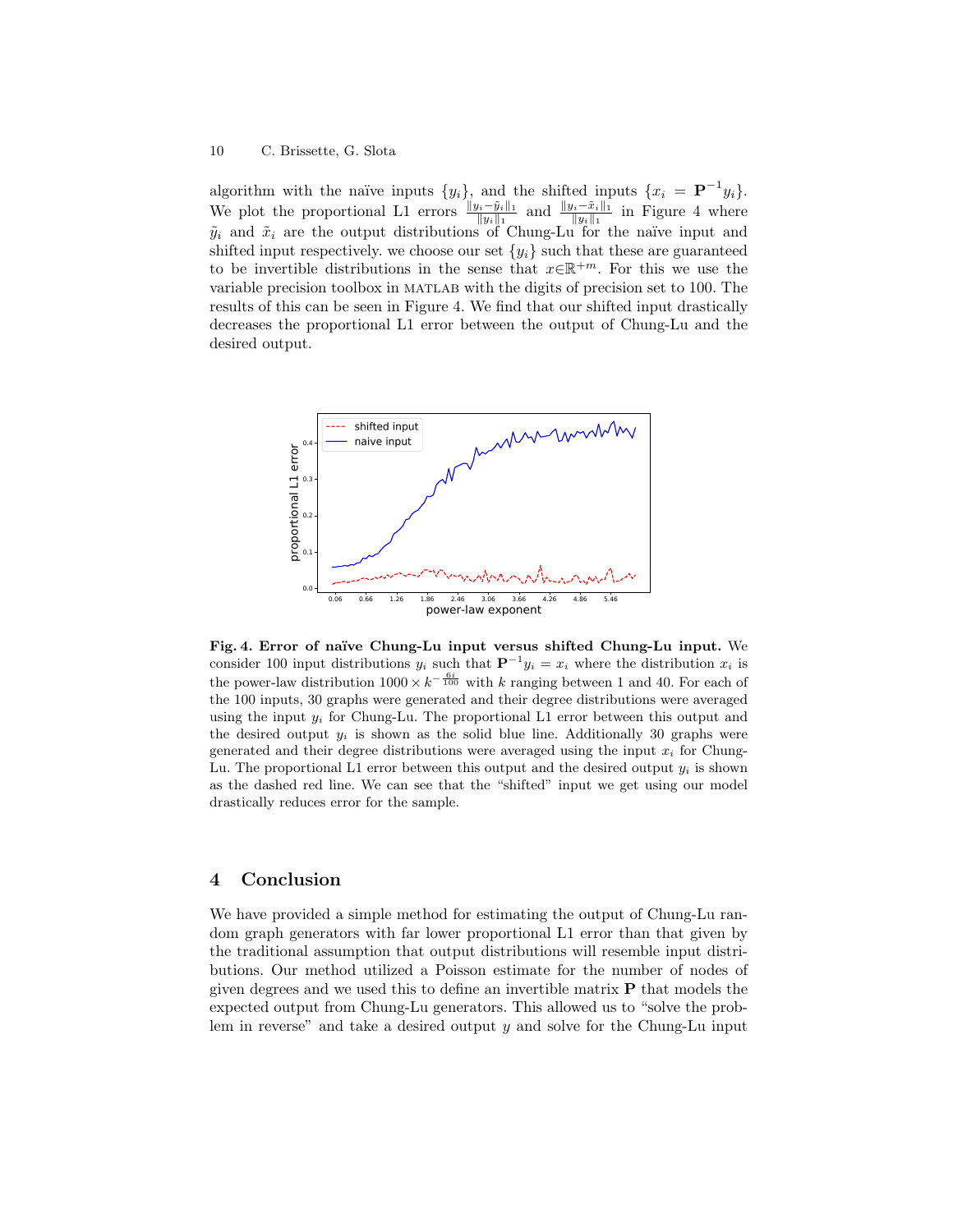x that will result in y. We called this the shifted Chung-Lu input. We showed P predicts that many degree distributions simply are not feasible for Chung-Lu generators, however we provide conditions for classifying a large portion of these distributions.

There are several avenues for further research. For instance, this work lends itself to analysis and improvement of graph generation. Methods which use naïve Chung-Lu generation as a subroutine may gain both accuracy and insight into possible distribution errors through the kind of analysis done in this paper. Further work may also be done on how altering connection probabilities between degree classes may be used to fine tune the matrix  $P$  in order to produce graphs which are inadvisable for naïve Chung-Lu generation.

## References

- 1. Alam, M., Khan, M., Vullikanti, A., Marathe, M.: An efficient and scalable algorithmic method for generating large-scale random graphs. In: SC'16: Proceedings of the International Conference for High Performance Computing, Networking, Storage and Analysis. pp. 372–383. IEEE (2016)
- 2. Britton, T., Deijfen, M., Martin-Löf, A.: Generating simple random graphs with prescribed degree distribution. Journal of Statistical Physics 124(6), 1377–1397 (2006)
- 3. Chodrow, P.S.: Moments of uniform random multigraphs with fixed degree sequences. SIAM Journal on Mathematics of Data Science 2(4), 1034–1065 (2020)
- 4. Chung, F., Lu, L.: The average distances in random graphs with given expected degrees. Proceedings of the National Academy of Sciences 99(25), 15879–15882 (2002)
- 5. Durak, N., Kolda, T.G., Pinar, A., Seshadhri, C.: A scalable null model for directed graphs matching all degree distributions: In, out, and reciprocal. In: 2013 IEEE 2nd Network Science Workshop (NSW). pp. 23–30. IEEE (2013)
- 6. Eisinberg, A., Franzé, G., Pugliese, P.: Vandermonde matrices on integer nodes. Vandermonde matrices on integer nodes 1(80), 75–85 (1998)
- 7. Fosdick, B.K., Larremore, D.B., Nishimura, J., Ugander, J.: Configuring random graph models with fixed degree sequences. SIAM Review 60(2), 315–355 (2018)
- 8. Garbus, J., Brissette, C., Slota, G.M.: Parallel generation of simple null graph models. In: The 5th IEEE Workshop on Parallel and Distributed Processing for Computational Social Systems (ParSocial) (2020)
- 9. van der Hofstad, R.: Critical behavior in inhomogeneous random graphs. Random Structures & Algorithms 42(4), 480–508 (2013)
- 10. Kolda, T.G., Pinar, A., Plantenga, T., Seshadhri, C.: A scalable generative graph model with community structure. SIAM Journal on Scientific Computing 36(5), C424–C452 (2014)
- 11. Miller, J.C., Hagberg, A.: Efficient generation of networks with given expected degrees. In: International Workshop on Algorithms and Models for the Web-Graph. pp. 115–126. Springer (2011)
- 12. Milo, R., Shen-Orr, S., Itzkovitz, S., Kashtan, N., Chklovskii, D., Alon, U.: Network motifs: simple building blocks of complex networks. Science 298(5594), 824–827 (2002)
- 13. Pfeiffer III, J.J., La Fond, T., Moreno, S., Neville, J.: Fast generation of large scale social networks with clustering. arXiv preprint arXiv:1202.4805 (2012)